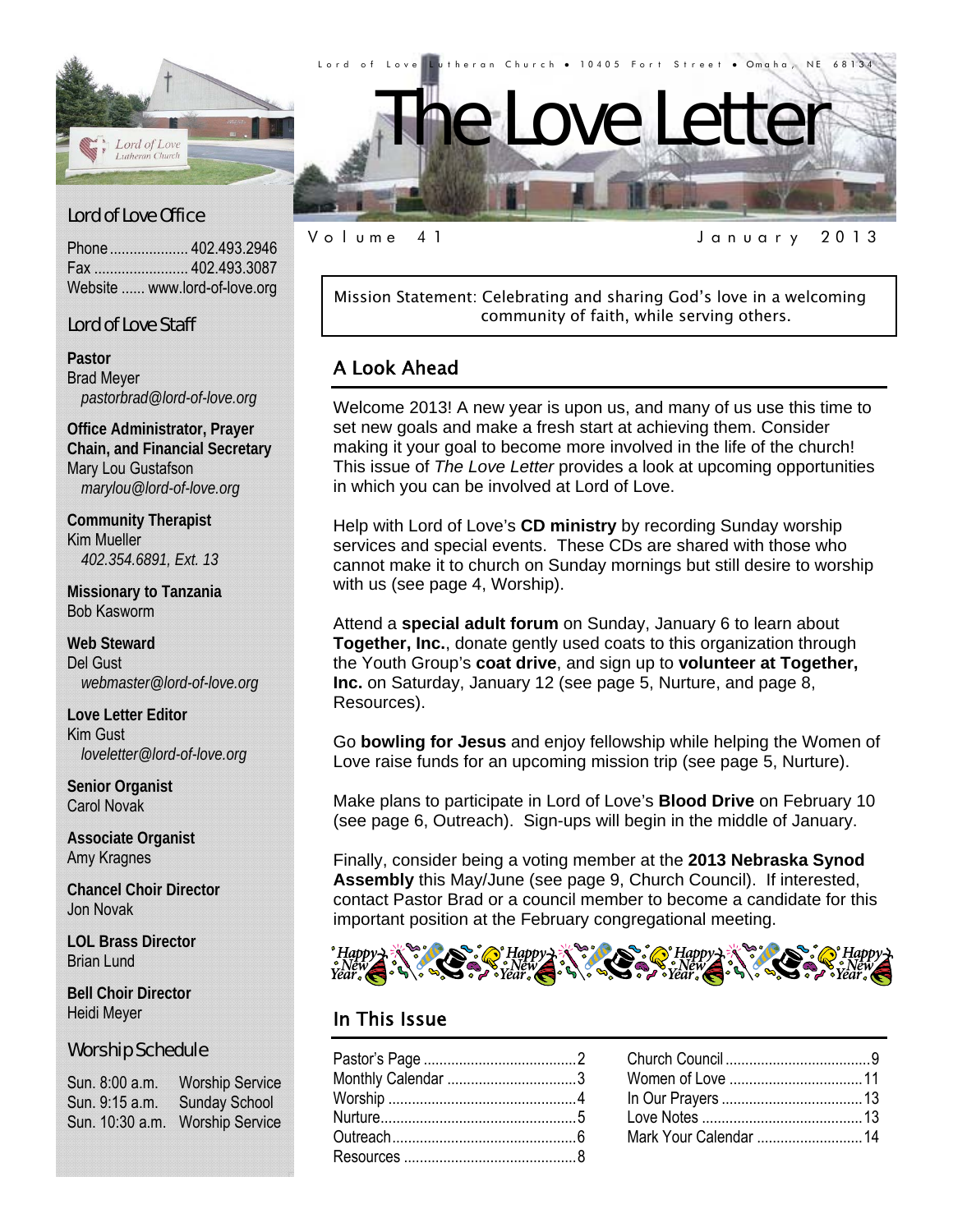## Follow Jesus Closer by Pastor Brad

### Happy New Year!

Each time we enter into a new year, we tend to set goals for ourselves. We make new commitments to family or our job, we promise to follow through on something that might make us healthier or more prosperous, or we commit to giving up one of our vises. Sometimes we succeed; other times we fail at keeping these commitments. But how often do we make resolutions about nurturing our faith in God?



I recently saw a bumper sticker that read: "Are you following Jesus this closely?" Of course I had to get fairly close to be able to read it, so I guess I was following the other driver rather closely. So I had to ask myself, "Am I really following Jesus this closely?" It made me think: What does it mean to follow Jesus closer? And if I'm not, what can I do to follow Jesus closer?

After some reflection, to follow Jesus closer would mean to:

- Be mindful of what Jesus taught about caring for another person—and actually do it. (Matthew 25:31-40)
- **Have a constant awareness of Jesus'** offering of forgiveness—and forgive others. (John 8:1-11)
- **Remember Jesus' dedication to prayer and** the reading of Scripture—and take time in my day for intentional prayer and devotion. (Mark 1:35-39)
- Give thanks for what Jesus did for me through his death and resurrection—and show my gratitude toward Jesus' gift by living a grateful life each day.

My 2013 resolution—"To follow Jesus closer" is the best resolution for me to make.

My prayer is that as we journey together through this year, we are reminded of the blessings that Jesus brings to our lives and the privilege we have of sharing that Good News with others. And that by doing so, we will follow Jesus closely.

Blessings to you in this New Year!

Peace, Pastor Brad

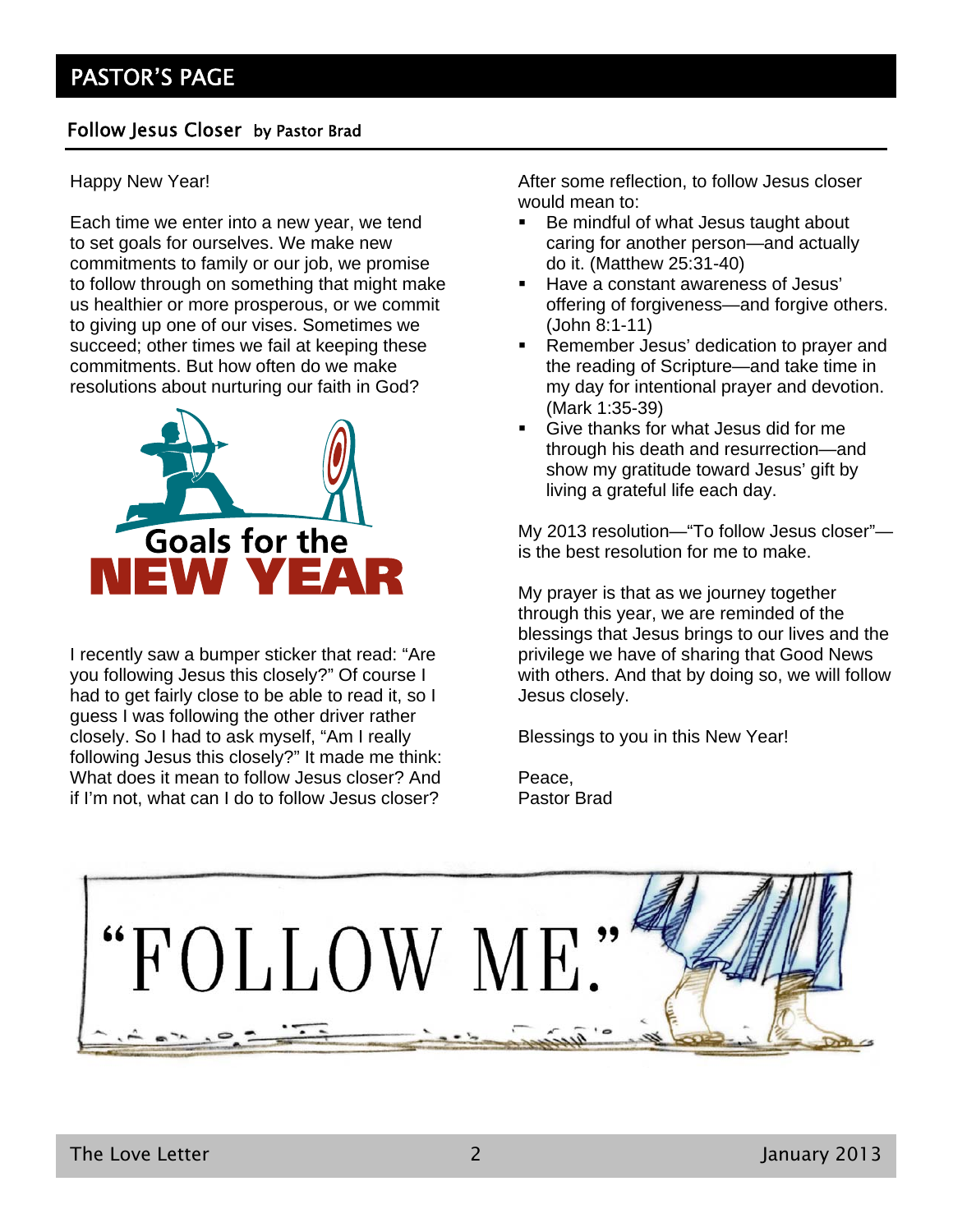# MONTHLY CALENDAR

| <b>January 2013</b>                                                                                                                                                               |                                                                                                           |                                                   |                                                                                                                                                  |                                                                                |                                             |                                                                                                                          |
|-----------------------------------------------------------------------------------------------------------------------------------------------------------------------------------|-----------------------------------------------------------------------------------------------------------|---------------------------------------------------|--------------------------------------------------------------------------------------------------------------------------------------------------|--------------------------------------------------------------------------------|---------------------------------------------|--------------------------------------------------------------------------------------------------------------------------|
| <b>Sunday</b>                                                                                                                                                                     | <b>Monday</b>                                                                                             | <b>Tuesday</b>                                    | Wednesday                                                                                                                                        | <b>Thursday</b>                                                                | Friday                                      | <b>Saturday</b>                                                                                                          |
|                                                                                                                                                                                   |                                                                                                           | 1<br>Church Office<br>Closed for holiday          | $\overline{2}$<br>7:15pm Chancel<br>Choir                                                                                                        | 3<br>Guthrie's                                                                 | 4<br>9:30am Text Study at 7:30pm AA Meeting | 5<br>7:00am Men's<br><b>Breakfast Ministry</b>                                                                           |
| 6<br>8:00am Worship &<br>Communion<br>9:15am Sunday<br>School<br>10:30am Worship &<br>Communion<br>6:00pm & 7:00 PM<br><b>Bell Choir</b><br>Rehearsal                             | 7<br>6:00pm "Gather"<br>Bible Study @<br>Hibachi Grill &<br><b>Grand Buffet</b><br>8:00pm AA & Al<br>Anon | 8<br>12:00pm Lutheran<br>Women of Omaha<br>lunch  | 9<br>5:00pm<br>Confirmation<br>5:30pm Luther Kids<br>5:30pm Supper<br>6:00pm Women's<br>Ministry Team<br>6:00pm Brass<br>7:15pm Chancel<br>Choir | 10<br>9:30am Text Study at 7:30pm AA Meeting<br>Guthrie's<br>7:00pm Boy Scouts | 11                                          | 12<br>"Together, Inc."<br>volunteer day"<br>7:00am Men's<br><b>Breakfast Ministry</b><br>8:00am Worship<br>Planning Mtg. |
| 13<br>8:00am Worship &<br>Communion<br>9:15am Sunday<br>School<br>10:30am Worship &<br>Communion<br>12:00pm "Bowling<br>for Jesus"<br>6:00pm & 7:00 PM<br>Bell Choir<br>Rehearsal | 14<br>8:00pm AA & Al<br>Anon                                                                              | 15<br>9:00am Quilters<br>7:00pm Church<br>Council | 16<br>5:00pm<br>Confirmation<br>5:30pm Supper<br>5:30pm Luther Kids<br>6:00pm Mission<br>Comte Mtg.<br>6:00pm Brass<br>7:15pm Chancel<br>Choir   | 17<br>9:30am Text Study at 7:00pm Church<br>Guthrie's<br>7:00pm Boy Scouts     | 18<br>Council Retreat<br>7:30pm AA Meeting  | 19<br>7:00am Men's<br><b>Breakfast Ministry</b><br>8:00am Church<br>Council Retreat                                      |
| 20<br>8:00am Worship &<br>Communion<br>9:15am Sunday<br>School<br>0:30am Worship &<br>Communion<br>6:00pm & 7:00 PM<br>Bell Choir<br>Rehearsal                                    | 21<br>8:00pm AA & Al<br>Anon                                                                              | 22                                                | 23<br>5:00pm<br>Confirmation<br>5:30pm Supper<br>5:30pm Luther Kids<br>6:00pm Brass<br>7:15pm Chancel<br>Choir                                   | 24<br>9:30am Text Study at 7:30pm AA Meeting<br>Guthrie's<br>7:00pm Boy Scouts | 25                                          | 26<br>7:00am Men's<br><b>Breakfast Ministry</b><br>8:00am Pinewood<br>Derby                                              |
| 27<br>8:00am Worship &<br>Communion<br>9:15am Sunday<br>School<br>10:30am Worship &<br>Communion<br>1:00pm District 18<br>AA Mtg.<br>6:00pm & 7:00 PM<br>Bell Choir<br>Rehearsal  | 28<br>8:00pm AA & Al<br>Anon                                                                              | 29                                                | 30<br>5:00pm<br>Confirmation<br>5:30pm Luther Kids<br>5:30pm Supper<br>6:00pm Brass<br>7:15pm Chancel<br>Choir                                   | 31<br>9:30am Text Study at<br>Guthrie's<br>7:00pm Boy Scouts                   |                                             |                                                                                                                          |

The Love Letter 2013 and 2013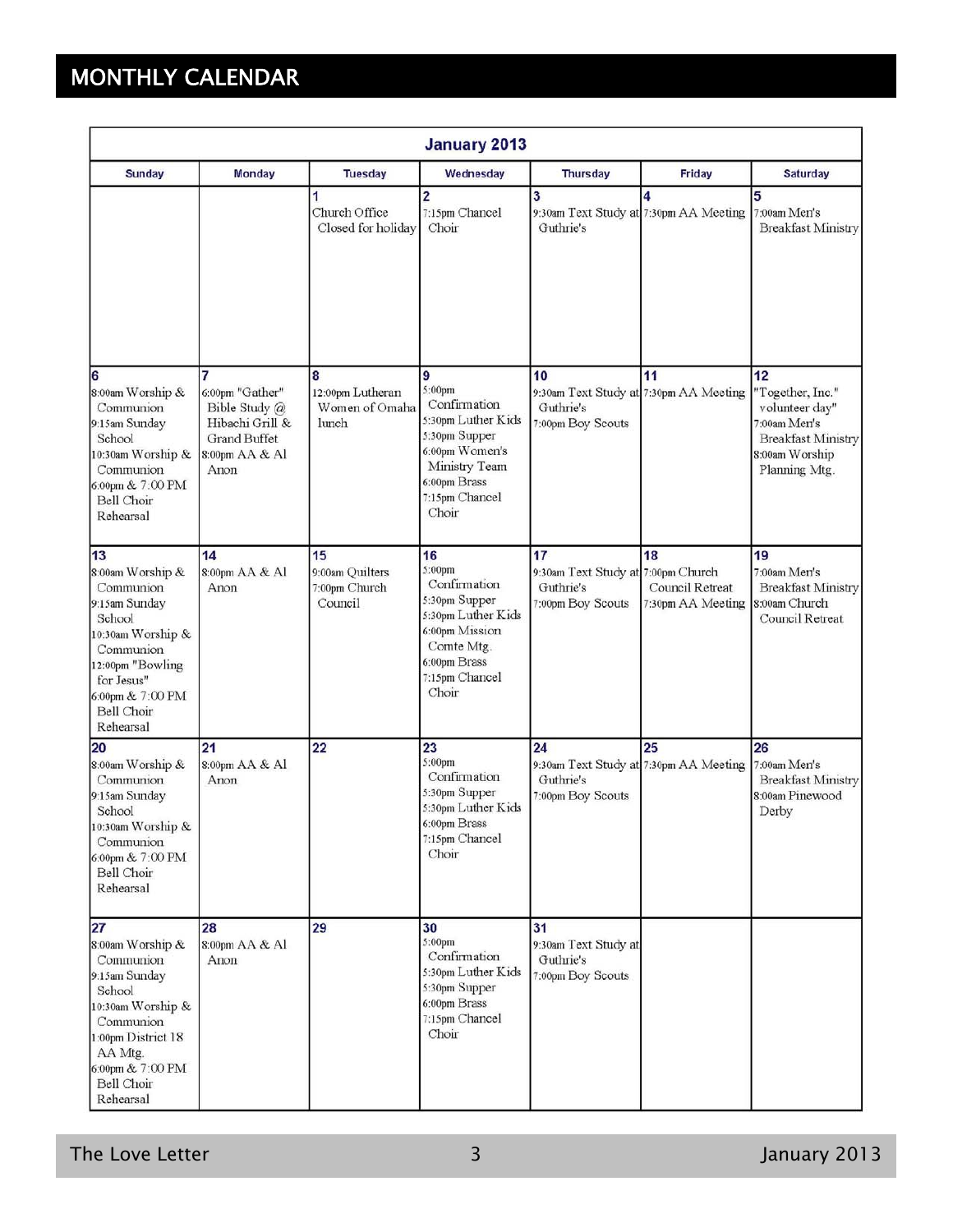## Recording Worship Services and Special Events

We are in need of help with recording our Sunday worship services and special events. We usually record either the 8:00 a.m. or the 10:30 a.m. worship service each Sunday depending on when the choir is singing or the bells or brass are playing. If we are able to get 4 to 6 people to volunteer, then we could have a regular schedule of volunteers. We are very grateful and appreciative for Karen Pickens, as she has been our "media recording specialist" for many years! She is recovering from surgery at this time, so we need help with this important ministry. If you are able to help, please contact Pat Brewer at jpbrewer123@cox.net or 402-496-4771, or Randi VenHuizen at randiv@cox.net or 402-216-3067. Training will be provided!



## Lord of Love's Worship Servants

|                          | January 6                                                 | January 13                                                 | January 20                  | January 27                          |
|--------------------------|-----------------------------------------------------------|------------------------------------------------------------|-----------------------------|-------------------------------------|
| Greeter(s)               |                                                           |                                                            |                             |                                     |
| 8:00a.m.                 | Jesse and Pat Brewer                                      | Jim and Jeri Morgan                                        | Ed and Marjorie Keiser      | Doug and Cathy Aden                 |
| $10:30$ a.m.             | Roger and Angie Meyer                                     | Nate and Brooke Penn                                       | John and Caroline<br>Tessin | Barb Haskins,<br>Kathy Christiansen |
| Liturgist                |                                                           |                                                            |                             |                                     |
| 8:00a.m.                 | Paul Christenson                                          | Paul Murphy                                                | Judy Egr                    | <b>Paul Christenson</b>             |
| 10:30 a.m.               | <b>Brian Fanders</b>                                      | Randi VenHuizen                                            | <b>Brian Fanders</b>        | <b>Brad VenHuizen</b>               |
| <b>Communion Servers</b> |                                                           |                                                            |                             |                                     |
| 8:00 a.m.                |                                                           |                                                            | Egr family                  |                                     |
| $10:30$ a.m.             |                                                           | <b>Brad and Randi</b><br>VenHuizen,<br><b>Jane Hawkins</b> | Yarger family               | Nick Olson                          |
| Nursery Attendant(s)     |                                                           |                                                            |                             |                                     |
| 10:30 a.m.               | Anne Yarger                                               | Sarah Horan                                                | Lisa Rieff                  | <b>Ashley Meier</b>                 |
| <b>Altar Care</b>        |                                                           |                                                            |                             |                                     |
| 8:00 a.m.                | Vandeventer girls                                         | Ed and Marjorie Keiser                                     | Cathy Aden,<br>Sue Dieter   | Connie Walther,<br>Lisa Meyer       |
| 10:30 a.m.               | <b>Brenda and Suzanne</b><br>Mac                          | Rowen family                                               | <b>Brewer family</b>        | Karen Anderson,<br>Mardi Fiske      |
| <b>Ushers</b>            |                                                           |                                                            |                             |                                     |
| 8:00 a.m.                | Paul Dieter, John Florea, Dennis Hindemith, Brian Walther |                                                            |                             |                                     |
| $10:30$ a.m.             | Brian and Deb Lund, John Edwards                          |                                                            |                             |                                     |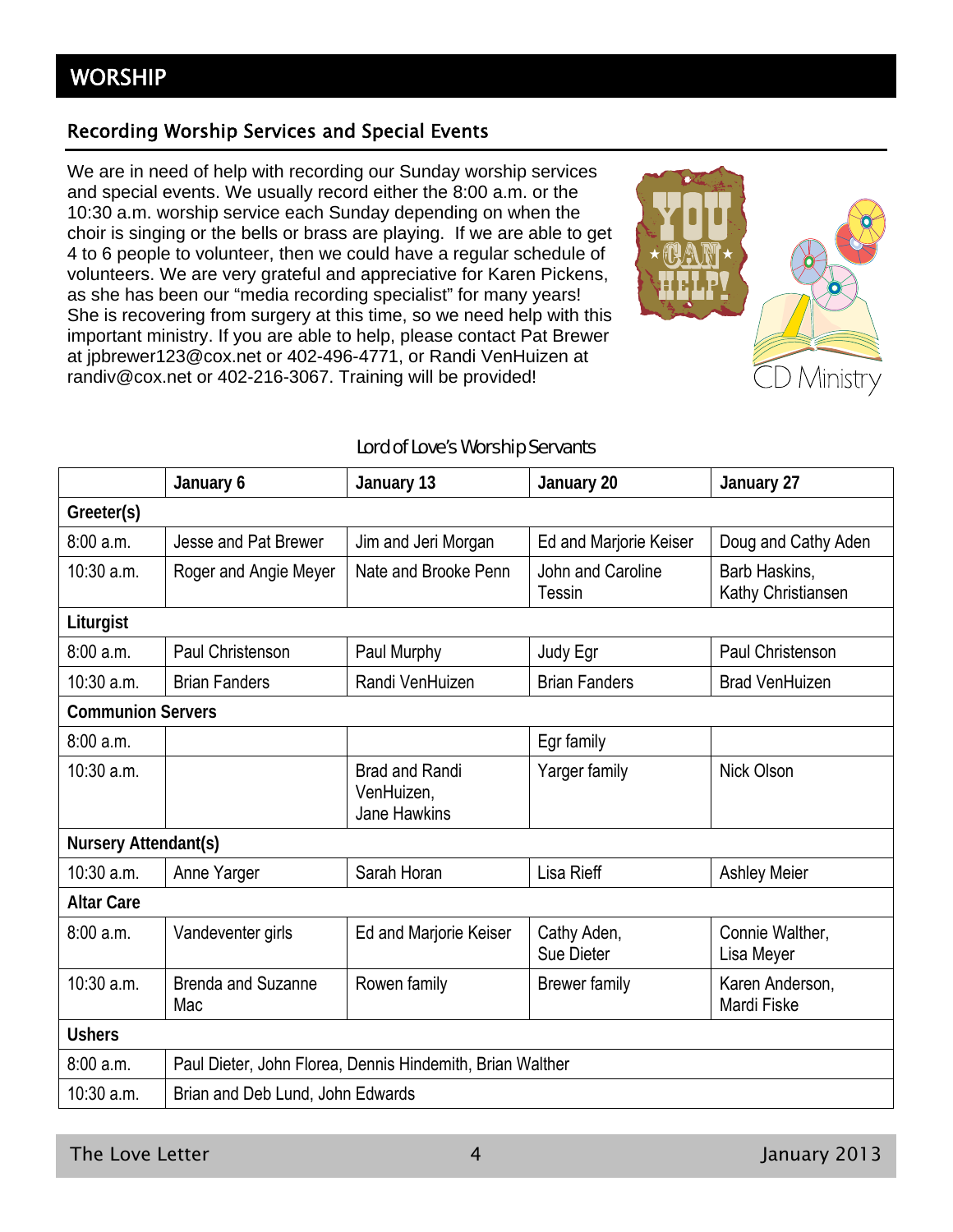## Together, Inc. at Adult Forum **Bowling for Jesus**

Please plan to attend the adult forum on Sunday, January 6 at 9:15 a.m. The executive director of Together, Inc. will speak and tell us what Together is and what they do. Together, Inc. does so many wonderful things for those in need in our community, providing services to keep people from becoming homeless.



## Junior Choir

Children who are in  $2^{nd}$  grade and up are invited to join Lord of Love's Junior Choir! Practice is on Wednesdays from 7:00 to 7:25 p.m. In January, there will be no Junior Choir practice on January 2, but the Junior Choir will meet on January 9, 16, 23, and 30.

The Junior Choir will sing during our worship services on occasion. If you have questions, please contact Jane Hawkins at 402-343-1680 (please leave a message).

Please join us for Bowling for Jesus! This family event, which is a combination of fellowship and fundraiser, will be held on Sunday, January 13, from 12:00 noon until 1:30 p.m. at Maplewood Lanes, 3030 N.  $101<sup>st</sup>$ Street. The cost is \$10.00 per person and includes two games plus shoes.

To spice it up a bit, please bring extra \$\$ for the following contributions: 1 strike  $= 25$  cents: 2 strikes in a row = 50 cents; 3 strikes in a row =  $$1.00$ ; making a  $7/10$  split =  $$5$  (or whatever makes you feel good).

Please sign up in the narthex, at which time you may prepay your \$10.00. Please have your money turned in before arriving at the bowling alley so as not to take time away from bowling. Beth Olson and Ruth Manning will gladly relieve you of your donation! Proceeds go to Lord of Love Women on a Mission fund.



| Weekly Education Opportunities at Lord of Love |                                                             |             |                                                                               |  |
|------------------------------------------------|-------------------------------------------------------------|-------------|-------------------------------------------------------------------------------|--|
| Sunday                                         |                                                             | Wednesday   |                                                                               |  |
| 9:15 a.m.                                      | Sunday School (Preschool – High School) @<br>LOL Classrooms | 5:00 p.m.   | Confirmation (7 <sup>th</sup> & 8 <sup>th</sup> grades) @ LOL Abraham<br>Room |  |
|                                                | Adult Studies @ LOL Abraham, Mary, and                      | 6:00 p.m.   | Luther Kids ( $1st - 6th$ grades) @ LOL Preschool                             |  |
|                                                | Joseph Rooms                                                | 6:00 p.m.   | Gather Bible Study @ LOL Mary Room (first<br>Wednesday of month)              |  |
| Monday                                         |                                                             |             |                                                                               |  |
| 6:00 p.m.                                      | Gather Bible Study @ Old Country Buffet (first              | Thursday    |                                                                               |  |
|                                                | Monday of month)                                            | $9:30$ a.m. | Text Study @ Guthrie's                                                        |  |
|                                                |                                                             | Saturday    |                                                                               |  |
|                                                |                                                             | 7:00 a.m.   | Men's Breakfast and Bible Study @ LOL<br><b>Fellowship Hall</b>               |  |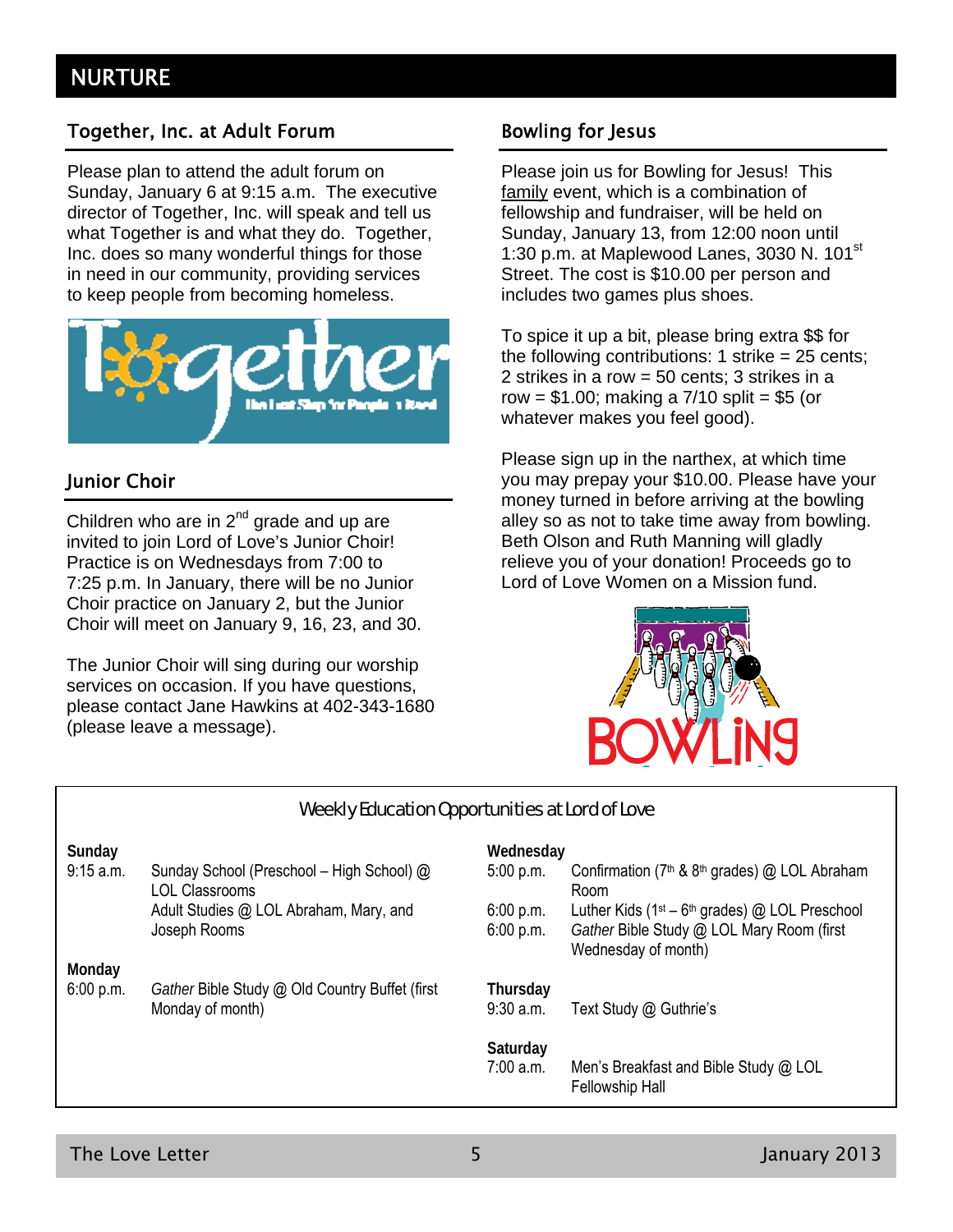## Lord of Love Blood Drive

Mark your calendars! The American Red Cross bloodmobile will be at Lord of Love on Sunday, February 10, 2013, for our annual blood drive. Blood can often be in short supply during the winter months, so please help support our community!



We will start signing up donors in the middle of January. We had such a tremendous turn-out last year that we are extending the time to allow more people to participate. If you have questions about your eligibility to donate please call 1-866-236-3276 or go to redcrossblood.org. Remember, blood cannot be manufactured—it comes from generous donors like you!

## Mission Possible Update

Thanks to your generosity in special offering gifts and your commitment to give away 2.5% of Lord of Love's offering income to use as mission outreach funds, we have assisted ministries in the Omaha area, U.S., and beyond. Working with the Stewardship Team, we are supporting area organizations in giving of our time and dollars. The Mission Possible Team is meeting this month to plan for 2013. All input is welcome. Contact any of the Mission Possible Team: John Florea, Dave Hild, Brenda Mac, Paula Foster, Carol Novak, and Deb Lund.

## Tanzanian Fabric, Fun, and Facts Workshop

The Tanzanian Fabric, Fun, and Facts Workshop will be held February 24-26 at the Carol Joy Holling Retreat Center near Ashland.



This year's feature project is a quilt or wall hanging made of variations of the X-block, large and small. A kit of six different 6-inch-wide strips of Tanzania Fabric with pattern will be available onsite for \$30. All fabrics have been washed and pressed. A plastic X-block ruler will be available along with many fabric options: commercial, hand-dyed, and batiks from East Africa. Cotton background fabrics will be on hand as well.

The retreat also will feature morning and evening devotions, food, and fun activities. Register online at www.caroljoyholling.org. Click the Events & Retreats button and choose "Tanzania Fabric, Fun & Facts."

## Rebuild Joplin Mission Trip

On May 22, 2011, a multi-vortex EF-5 tornado ripped a 13-mile path of destruction through Joplin, Missouri, and its neighboring communities. The devastation left behind was impossible to imagine, affecting thousands of residents and taking 162 lives. While the storm hit well over a year ago, much work remains to getting the community fully back on its feet.



This year's Synod adult mission trip will take those willing to share their time, labor, and love to Joplin from February 16 through February 23, 2013. The group will

volunteer through the organization of "Rebuild Joplin," which is currently focused on rebuilding permanent housing for homeowners and renters in Joplin. You can find more information about their efforts at www.rebuildjoplin.org.

*Continued on the next page*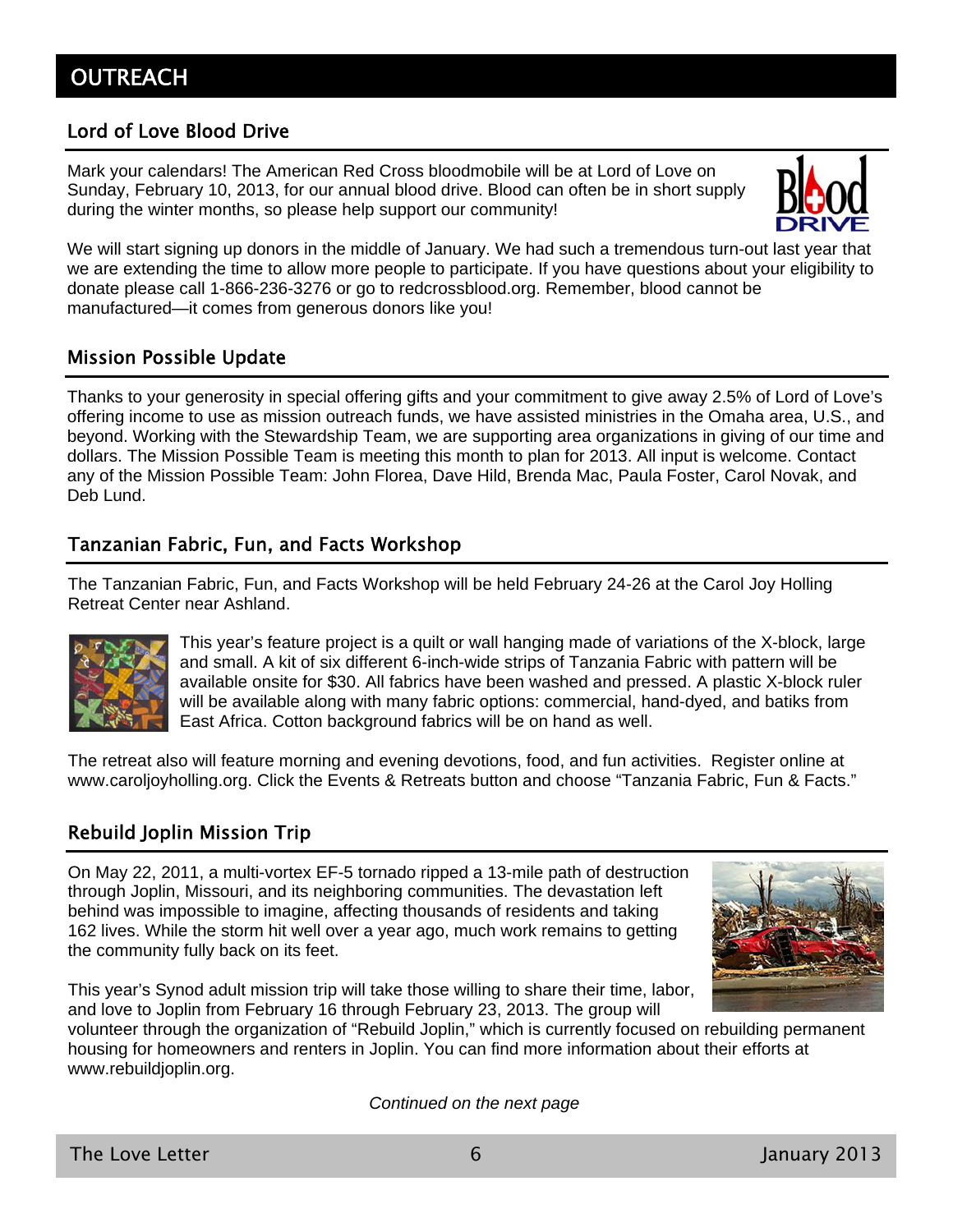## Rebuild Joplin Mission Trip, continued

Participants will work to help rebuild homes in Joplin and worship with the people of Peace Lutheran Church, whose building was destroyed by the tornado. Although people with construction skills and experience are needed, those of us who are willing to try new things and learn new skills can contribute to the rebuild project as well. If you are not interested in helping with construction work, there will be other ways that you can serve.

Housing will be provided by Abundant Life Christian Center (abundantlifejoplin.org). Carpooling from Omaha will be available, or you may provide your own transportation.

A registration deposit of \$140 will cover housing and two meals a day at Abundant Life Christian Center. For more details or to register, download and complete a registration form and submit with a check for each participating individual to: Nebraska Synod, ELCA 4980 S. 118th St., Suite D Omaha, NE 68137

For more information, contact Connie Stover (308-440-4450 or conniestover@nebraskasynod.org) or Karen Pickering at the Synod office in Omaha (402-895-5311 or karenpickering@nebraskasynod.org).

## Responding to Hurricane Sandy: A Letter from Bishop Mark Hanson

I recently traveled with church leaders to areas in New York and New Jersey that were impacted by Hurricane Sandy. I assured all those affected by the storms that they are not alone. We, as the Evangelical Lutheran Church in America (ELCA), stand with them and will stay until the work is done. Together, we can achieve things on a scale and scope that we could never do alone.

Despite the hardship and difficulties people are still experiencing, we have witnessed incredible resiliency. As we stood in a congregation, still without power, we held candles and sang. I saw in those who sang around me the reflection of Jesus, the Light of the world, the one through whom God is making a way to us.

As we visited, they shared a recognition that the long road of recovery will depend on our continued prayers and support.

Thanks to your generosity in the weeks following this disaster, we have already responded in the Caribbean and in areas of the United States with food, water and shelter.

#### **But your support is still needed.**

Gifts to Hurricane Sandy will be used entirely—100 percent—to provide relief to areas most impacted. Your gift now will help:

- Address basic needs of families and individuals
- **Build and reconstruct homes, communities, and congregations**
- Coordinate volunteer efforts from people across the country
- **Support case managers working directly with those who have lost everything**

During this season of Advent, may your continued support be a light for all those rebuilding their lives in Hurricane Sandy's wake.



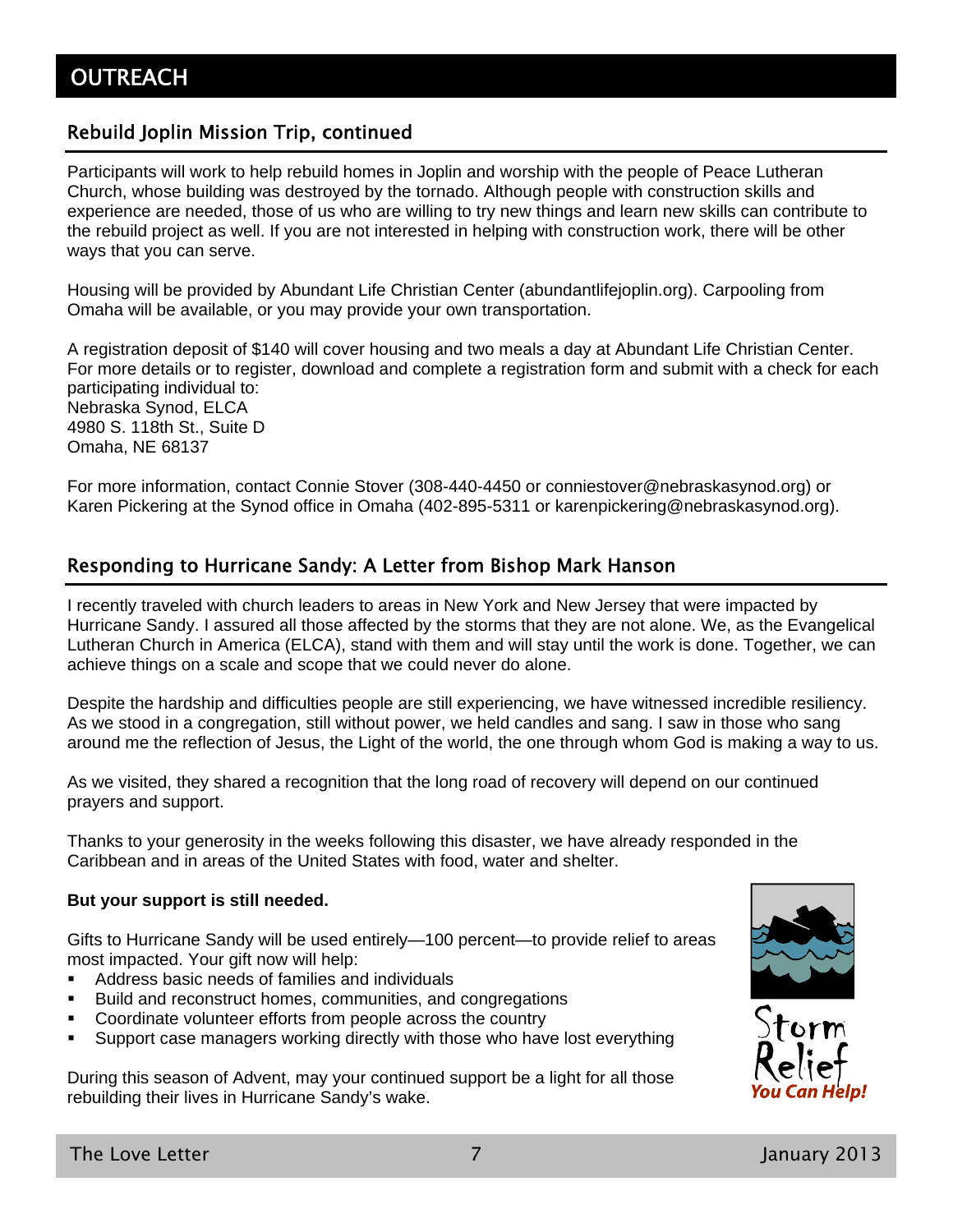## Volunteer at Together, Inc. on January 12

The Stewardship Committee has lined up a volunteer opportunity at Together, Inc. on Saturday, January 12, as part of the 40 hours of volunteering for Lord of Love's  $40<sup>th</sup>$  Anniversary. We could be sorting donated clothing or doing some other project depending on the number of people signed up or Together's needs at the time. Our congregation also is supporting Together with our Mission Project dollars in the final quarter of 2012. Please see the sign-up sheet on the pillar in the narthex, talk to Rex Quadhamer or Pastor Brad, or call Mary Lou in the church office. We will meet at the church by 9:30 a.m. to car pool, or you can drive yourself to 1616 Cass Street, where Together is located.



Together, Inc. is a first stop for people in need. They provide education, guidance, and services such as food, clothing, living essentials, and financial assistance to prevent people from becoming homeless. They provided nearly 45,000 services last year by bringing together our community to assist people in need with hope, dignity, and compassion.

## Youth Group Coat Drive for Together, Inc.

In conjunction with Lord of Love's service opportunity to work with Together Inc., the high school youth are organizing a coat drive to collect gently used coats for this organization. You can donate coats for adults, teens, and children by placing them in the box in the Narthex by the Youth Bulletin Board. The coats will be taken to Together, Inc. on January 12.



## Where Does the Money We Give to the Church Go? by Rex Quadhamer

I don't know why I volunteered to write on this subject. There are so many places our monies go that it's almost impossible to write a short article on the subject, let alone one you'd want to read.



Most of the money we give to the church goes to provide a setting where we can worship and praise our God and learn to live a life of faith. There may not be a more important place you can put your money as this is the foundation of our lives. Also, the nurturing we receive and give to others builds lives of faith. The church building, land, paid staff, and all sorts of items, such as hymnals, bulletins, and Sunday school supplies, are part of this setting.

The other part of where the money goes is where we live out our lives of faith by serving others. We give 10% to the Nebraska Synod, which distributes the money where it is needed. Our congregation distributes 2% to places like Lutheran Family Services, Habitat for Humanity, Ngaruma Parish, ELCA disaster relief, Heartland Food Bank, Sienna/Francis House, and Together, Inc. In addition, we gave money to Project Hope and Table Grace Café along with Habitat for Humanity for our 40<sup>th</sup> Anniversary.

*Continued on the next page*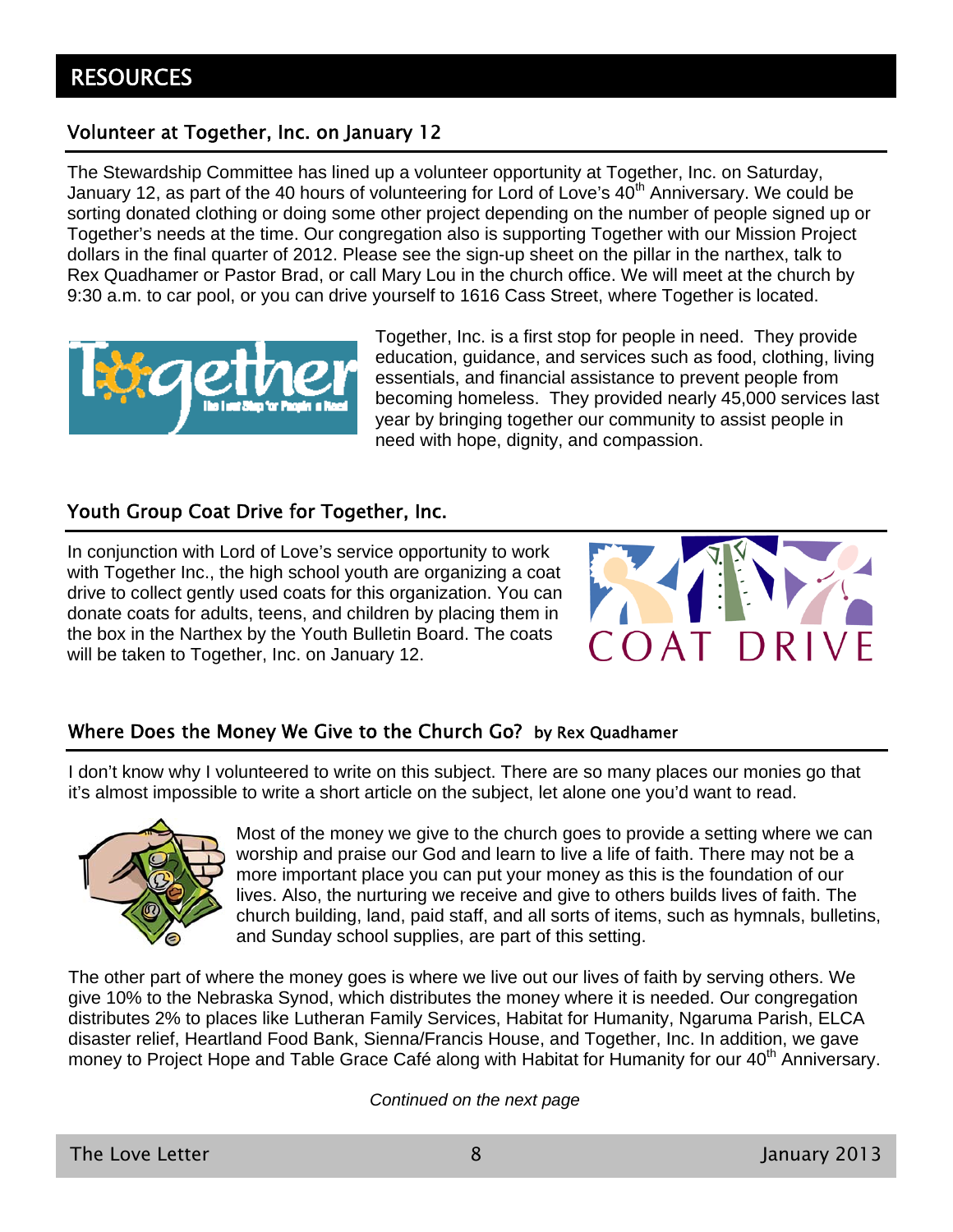## **RESOURCES**

## Where Does the Money We Give to the Church Go?, continued

In addition, 1% of our monies went to the Nebraska Synod's Feed the Roots campaign for youth and leadership. Monies from Lent and Advent are designated each year to provide help for some organization or cause.

The Endowment and Memorial funds also provide monies to help in worship and in service or mission. The bells for the Bell Choir were purchased with these funds, along with new chairs we are buying, a heart defibrillator in the narthex, and probably many items I can't think of.

Deuteronomy 15:10 *Give generously to God and do so without a grudging heart; then because of this the Lord your God will bless you in all your work and in everything you put your hand to.*

## CHURCH COUNCIL

## Nebraska Synod Voting Member Nominations



Interested in representing Lord of Love at the 2013 Nebraska Synod Assembly? It provides a great opportunity to find out more about what the Nebraska Synod is doing and to interact with fellow ELCA Lutherans throughout the state. The 2013 Nebraska Synod Assembly will be held in Kearney from Friday, May 31, through Sunday, June 2. The congregation pays for room, meals, and mileage. Voting members will need to commit to attending the entire assembly and providing a written report to the congregation in the July issue of *The Love Letter*.

Two voting members from Lord of Love are elected each year at the February annual congregational meeting. This year, we would like to present a slate of candidates for consideration. Additional candidates could still be nominated from the floor. The intent of preparing the slate of candidates is to identify people who have expressed an interest in attending the assembly, provide the opportunity to a varied set of members, and ensure that we elect someone who is able to attend.

If you have an interest in being a Nebraska Synod voting member for Lord of Love and would like to be nominated, please contact Pastor Brad or one of the council members. Additional information may be requested from you as we work to prepare the candidate list.

### 2013 Lord of Love Church Council

**Executive Committee:** Brian Lund, President; Kenn Garder, Vice-President; Judy Messerschmidt, Secretary; Barb Haskins, **Treasurer** 

**Nurture:** Paula Foster, Lori Vandeventer

**Outreach:** Mike Klos, Karen Anderson

**Resources:** Rex Quadhamer, Paul Concannon

**Worship:** Randi VenHuizen, Pat Brewer

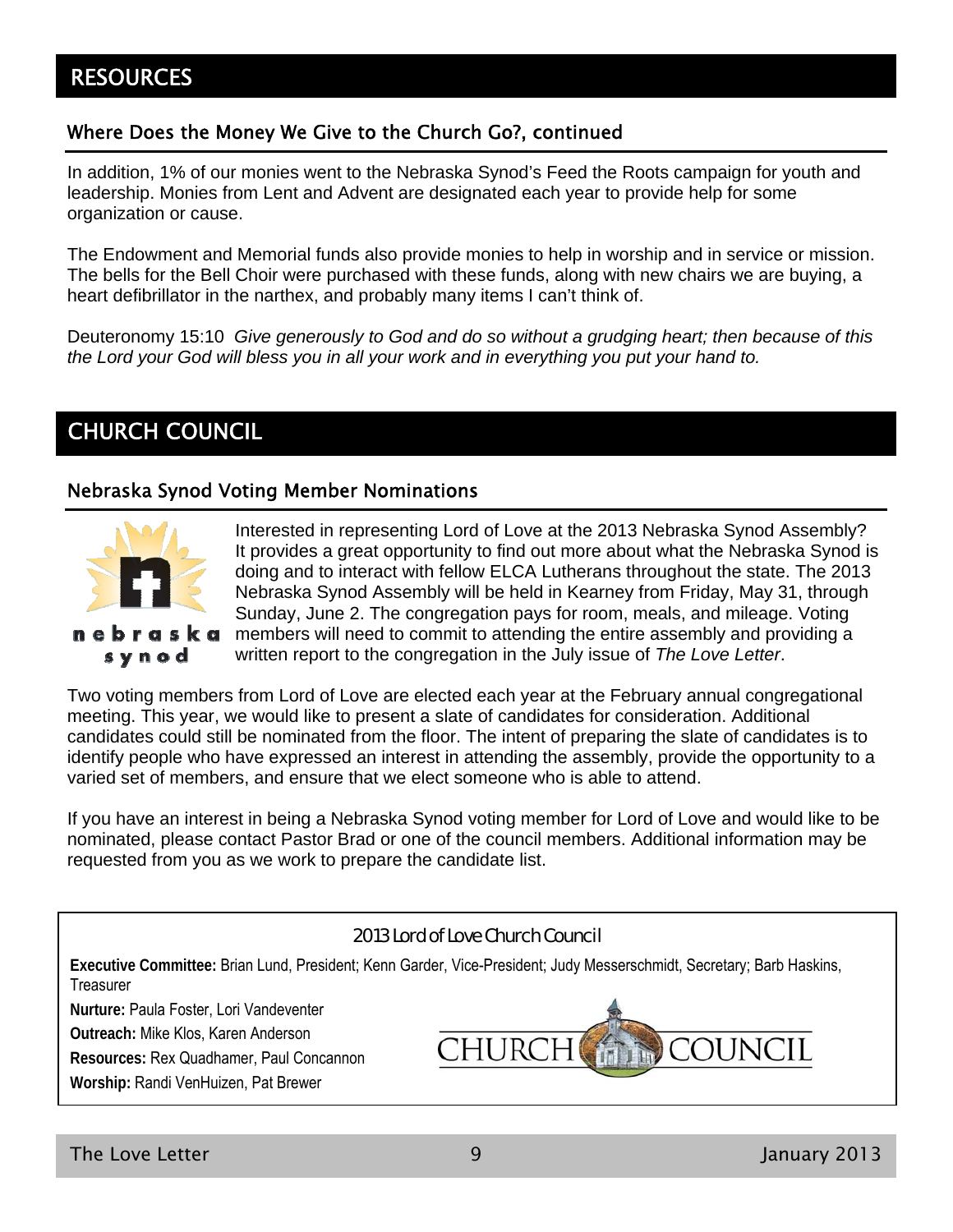## CHURCH COUNCIL

## From the Council President – January 2013 by Brian Lund, Council President

Ephesians 2:8-10 (NRSV) *For by grace you have been saved through faith, and this is not your own doing; it is the gift of God—not the result of works, so that no one may boast. For we are what he has made us, created in Christ Jesus for good works, which God prepared beforehand to be our way of life.*

At the beginning of Advent, Deb and I went to Sioux Falls to a meeting at Augustana College. We attended chapel that day. Each Friday, chapel features a message delivered by an Augustana senior. This day's Advent message was on the anticipation of Christ's birth and living life on the edge. Now I will not claim to remember much of what was said, but this did get me thinking.



We all may interpret "living life on the edge" in a variety of ways. It could mean being close to financial ruin or independence. It may imply that we may enjoy taking chances in a life filled with action and drama, or we hang on the fringes and observe others who live more recklessly than we do. It can also mean that even though we live in a diverse world, we stick with things and people that are familiar, comfortable, or similar to us. I'm sure you may have other ideas about this concept of "life on the edge".

We live a Christian life of faith "on the edge" when we actively respond to God's grace by sharing His love with others. As a new year begins, let us consider some ways we can do that. We can push ourselves away from our comfortable middle ground into the sometime uneasiness of doing something new. We can take the initiative to get to know someone new within our congregation, participate in Christian education (even as a leader), or become more involved in support of a ministry program. It may include recognizing a need and volunteering to fill it rather than waiting to be asked. We can become more aware of a world in need and respond by using God's gifts for the support and benefit of others. The key is that we don't just claim to be Christians, but we actively show our Christian faith by engaging in service for others.

Martin Luther – *No one can be good and do good unless God's grace first makes him good; and no one becomes good by works, but good works are done by him who is good. Just as the fruits do not make the tree, but the tree bears the fruit.... Therefore all works, no matter how good they are and how pretty they look, are in vain if they do not flow from grace.*

Lord of Love is blessed to have so many wonderful members who work behind the scenes each month in support of our mission, education, and worship activities. Let us give thanks to all of those who live lives filled and empowered by God's grace.

Thank you for helping support the ministry programs of Lord of Love. The success of our ministries is through the efforts of many faith-filled members who give of their time, treasures, and talents. Please take time to thank all those who help to make our ministries a success.

Please continue to pray for the ELCA, Bishop Hansen, the Nebraska Synod, Bishop Brian Maas, Pastor Brad, our congregation, and our ministry together.

Blessings in faith and service, Brian Lund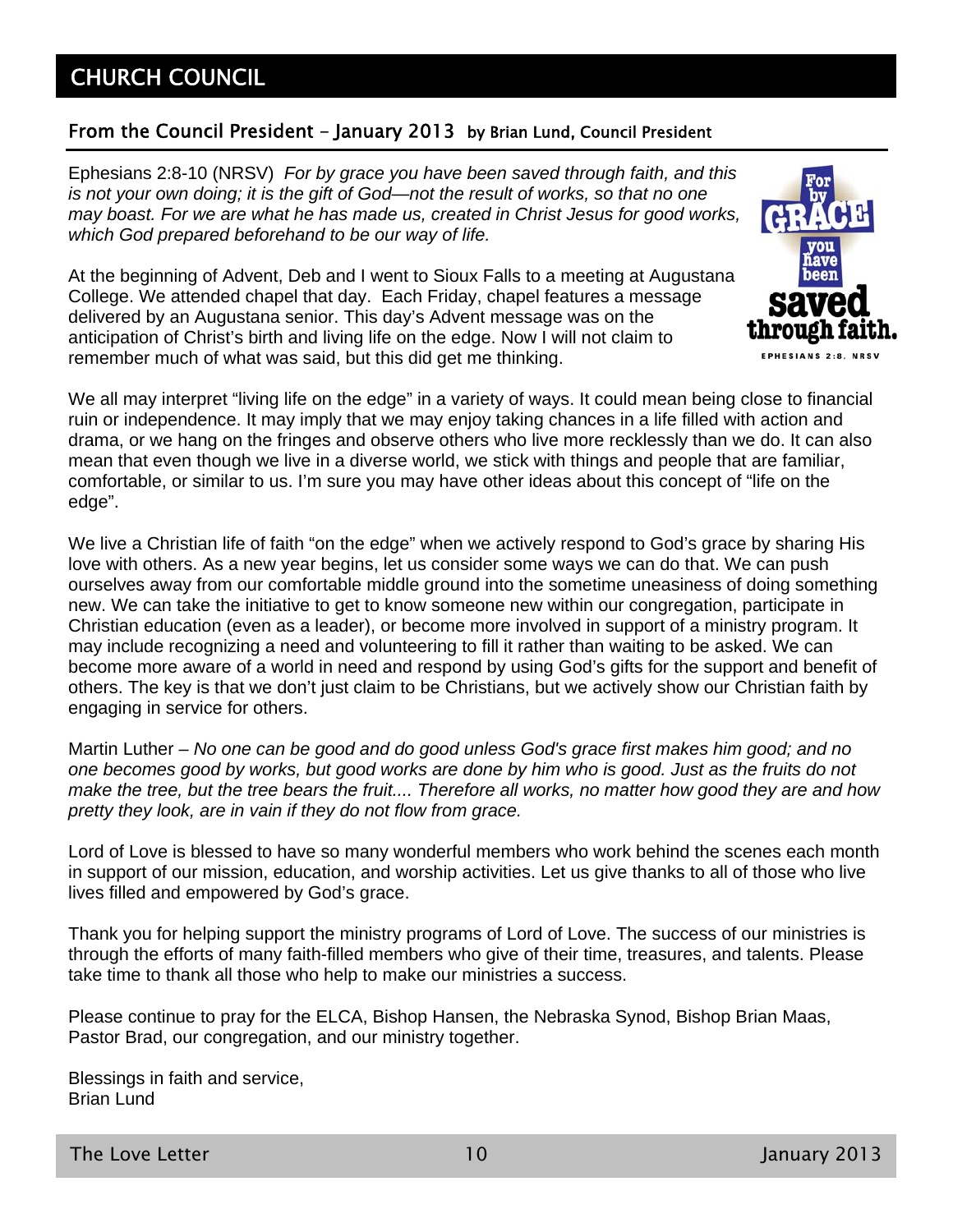## WOMEN OF LOVE

## Ladies Soup Lunch Ladies Coffee



The annual Ladies Soup Lunch will be a celebration of the 12<sup>th</sup> Day of Christmas this year. Meet at the home of Amy Kragnes, 309 S. 155th Avenue, at noon on Saturday, January 5. A sign-up sheet will be at the Information Center; please sign up so Amy knows how many kinds of soup to make.

## Lutheran Women of Omaha

Lutheran Women of Omaha will hold its monthly luncheon at Lord of Love on Tuesday, January 8. If you can help in the kitchen that day, please contact Ruth Manning at 402-451-0221 or cranecoffeechick@gmail.com.

## Winter Retreat

The Nebraska Women of the ELCA is holding the annual winter retreat on Saturday, January 19. Come and join "A Joyous Celebration" at St. Paul's Lutheran Church in Grand Island. Jenny Herrrick, motivational speaker, humorist, and author, will be the main speaker. Bishop Maas will be present, and entertainment will be provided by The Bottle Band from Hildreth, Nebraska. Offering will be received with half going to Lutheran Family Services and half to Mosaic. The registration deadline is January 9 (\$18), and forms are available at the Information Center in the Narthex.

## Secret Angels



You are invited to participate in the Secret Angel program in 2013. Forms are available at the Information Center through January. Secret Angels will be assigned in time to remember your new angel on Valentine's Day.

What do secret angels do? The most important thing is to pray regularly for your angel. Also, a note of encouragement, greeting cards, and perhaps a token gift on special occasions are a good way to let your secret angel she's in your thoughts and prayers.

## Gather Bible Study

Session 5 of the Bible study focuses on the theme "Gathered for Rest and Community: Getting Away," based on Mark 6:30-31: *For many were coming and going, and they had no leisure even to eat.*

You are invited to attend one of two study groups. The Wednesday evening group will meet on January 2 at 6:00 p.m. in the Mary Room. The Monday evening group has been looking for a new venue and will meet this month at the Hibachi Grill & Grand Buffet, 3425 Oakview Drive, on January 7 at 6:00 p.m.

New Year's Resolution: I will try to join the Lord's Laughing Ladies at some time for coffee at Crane Coffee,  $77<sup>th</sup>$  and Cass Streets.

The first dates for coffee fellowship in the new year are January 4 and 18 at 8:00 a.m.



## Women's Ministry Team

The Women's Ministry Team meets on Wednesday, January 9 at 6:00 p.m. in the Mary Room. All women are invited to attend.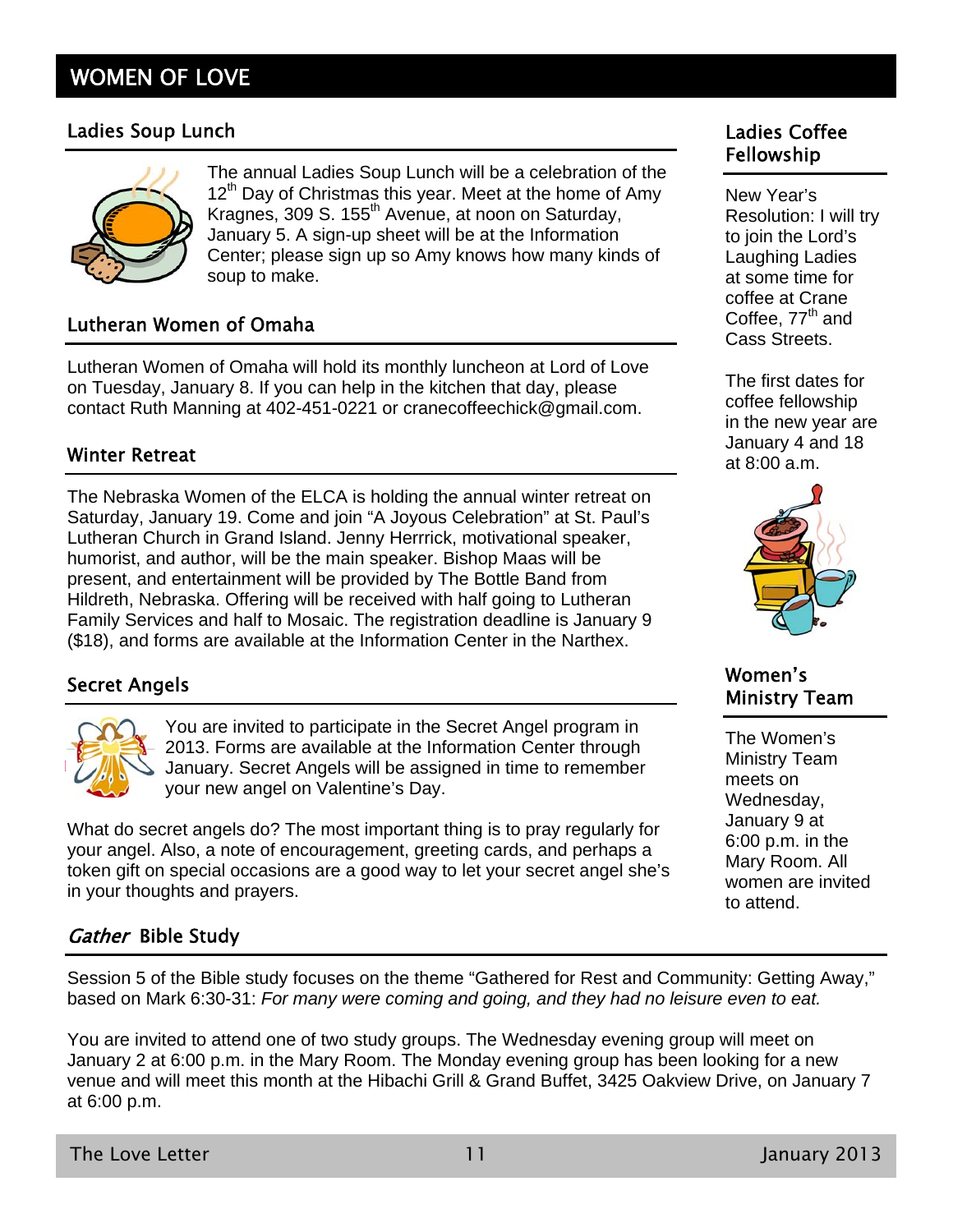## WOMEN OF LOVE

## Ninth Triennial Gathering

It's not too early to start planning to attend the Ninth Triennial Gathering of Women of the ELCA from July 24-27 in Charlotte, NC. The theme is "Of Many Generations," which is an encouragement for us to plan to attend with daughters, granddaughters, sisters, and friends.

Nancy Johnson, our Nebraska triennial coordinator, will have bookmarks, stickers, flyers, and business cards available at the winter retreat in Grand Island. Also, continue to watch www.womenoftheelca.org for breaking information on the Triennial.



## Thank You!

Many thanks to those who participated in any way in the Advent by Candlelight program. The tables were beautiful, Matt and Simone Weber shared a wonderful program with us, and the desserts Matt prepared were awesome! Thanks to your generosity, we were able to make a donation of \$493 to the ministry at Table Grace Café.



Also thanks to all who provided cookies and helped package up the "goodie tins" for our elderly, shut-ins, and those with special needs. We know the recipients love to get them. Also thanks to Val Florea for the yummy Danishes we rewarded our work with.

Twenty-one blankets were completed that same day for Project Linus. Thanks to Jackie Combes for arranging this worthwhile project. It was fun to look over the blankets in the Narthex the next Sunday.

## Dates to Remember

| 6:00 p.m.                                                                     | Gather Bible Study, Mary Room                                                                                                                                                                                                      |                                  |
|-------------------------------------------------------------------------------|------------------------------------------------------------------------------------------------------------------------------------------------------------------------------------------------------------------------------------|----------------------------------|
| 8:00 a.m.                                                                     | Coffee Fellowship, Crane Coffee, 77 <sup>th</sup> and Cass                                                                                                                                                                         |                                  |
| 12:00 p.m.                                                                    | Ladies Soup Lunch, Home of Amy Kragnes                                                                                                                                                                                             |                                  |
| 6:00 p.m.                                                                     | Gather Bible Study, Hibachi Grill & Grand Buffet                                                                                                                                                                                   |                                  |
| $11:30$ a.m.                                                                  | Lutheran Women of Omaha at Lord of Love                                                                                                                                                                                            |                                  |
| 6:00 p.m.                                                                     | Ministry Team Meeting, Mary Room                                                                                                                                                                                                   |                                  |
| 12:00 p.m.                                                                    | Bowling for Jesus, Maplewood Lanes                                                                                                                                                                                                 | January                          |
| $9:00$ a.m.                                                                   | Quilters, Fellowship Hall                                                                                                                                                                                                          |                                  |
| $8:00$ a.m.                                                                   | Coffee Fellowship, Crane Coffee, 77 <sup>th</sup> and Cass                                                                                                                                                                         |                                  |
|                                                                               | NSWO Winter Retreat, Grand Island                                                                                                                                                                                                  | Womën <b>ELCA <sub>S</sub>ER</b> |
|                                                                               |                                                                                                                                                                                                                                    |                                  |
| March 9, 2013<br>April 5-6, 2013<br>September 20-22, 2013<br>July 24-27, 2014 | Metro East Spring Gathering, St. Paul Lutheran Church, Millard<br>Annual Women's Retreat at St. Benedict's, Schuyler<br>NSWO Convention, Holiday Inn, Kearney<br>Ninth Triennial Gathering of the Women of the ELCA, Charlotte, NC |                                  |
|                                                                               | <b>Looking Forward</b>                                                                                                                                                                                                             |                                  |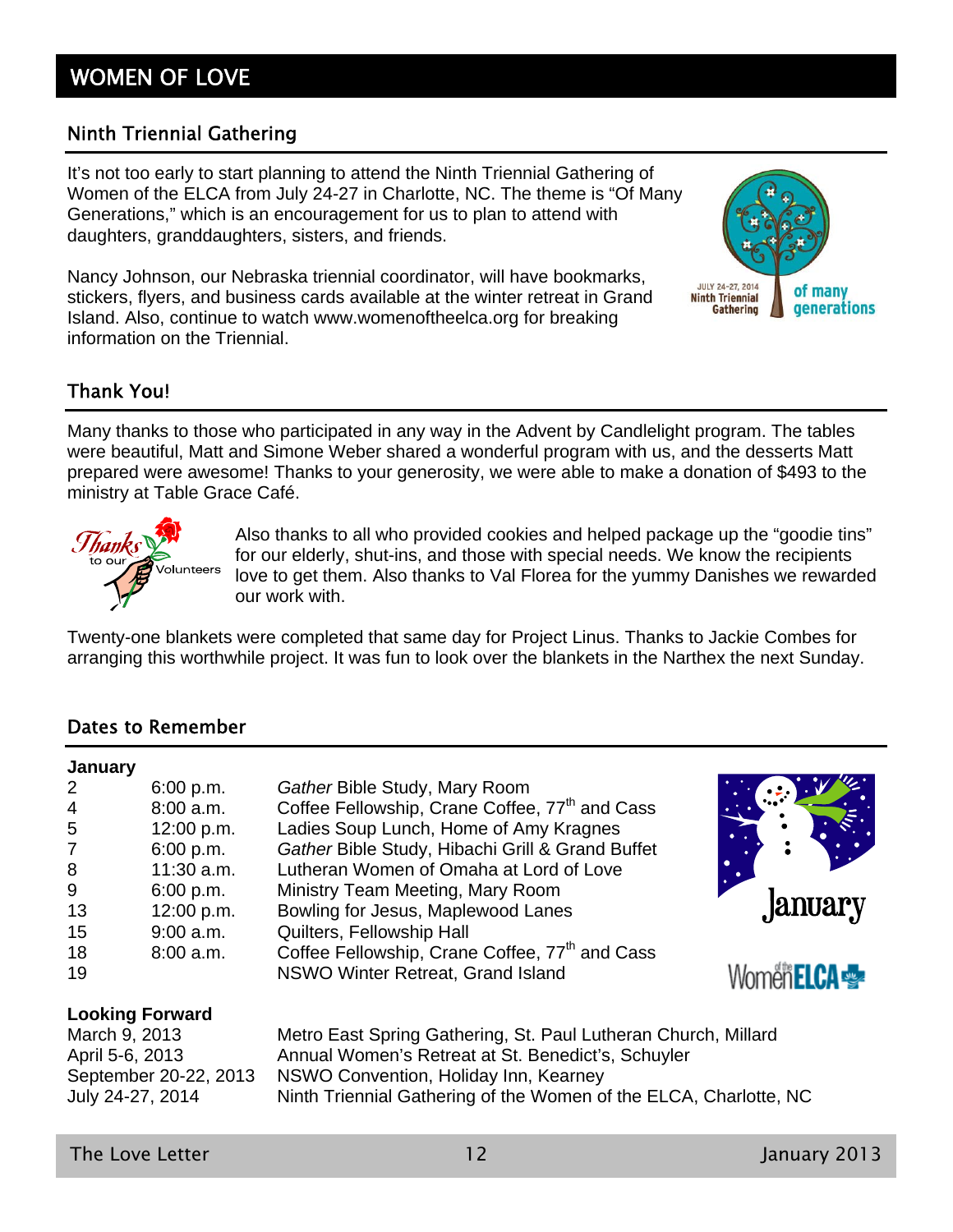## In Our Prayers

Diana Baker (friend of the Thoms) Chris Beckman (friend of Jane Gehringer) Dick Bell Mary Boyd James Cantrell (uncle of Gwen Edwards) Ann Christiansen Claire Foral (friend of Dave and Lisa Rieff) Nick Gehrig (grandson of the Schuchards) Keith Gillespie Mike Gillotte (neighbor of Bill and Karen Pickens) Joei Harris (friend of Gwen Edwards) Cathy Johnson (friend of Marilyn Thomsen) Cheryl Jones (friend of Nancy Shinrock) Dolores Jordan (aunt of Paula Foster) Jude Konvalina Jane Loquist (sister-in-law of Kristi Omar) Donna Lueders (mother of Dave Lueders) Lisa Lueders (sister-in-law of Dave Lueders) Brenda Mac Jim Mahler (brother of Jane Hawkins) Marj Mahler (mother of Jane Hawkins) Debbie Michalak (co-worker of Jackie Combes) Ardis Mickelson (mother of Shawn Lorenzen and Heather VanArsdale) Brenda Nobles (friend of Gwen Edwards) David Pippin (nephew of Lynda McGraw) Judy Quest (friend of Jane Gehringer) Isaac Schroeder (infant son of Clay and Kelly) Ron Stoffers (friend of the Millers) Ron and Brenda Thom Marilyn Thomsen Ted Whitfield (former co-worker of Brian Shinrock) Jeff Wise (friend of the Thoms) Those deployed around the world: Kelvin Veronica Barnes and her fiancé Jake Harmon Andrew Briggs Terry Duke Zach Gehrig Jesse Kinney Nash Oltman Children waiting to be adopted & those seeking to adopt Men's servant ministry Stephen Ministers and their care receivers Those seeking employment Those who mourn

If you would like to add a name to the In Our Prayers section of *The Love Letter*, please contact the office at 402.493.2946, send an email to marylou@lord-of-love.org, or fill out a prayer request note available in the narthex and place it in the basket. **Please help keep this list current by informing us when a name can be removed.** Thanks!

## Love Notes

Karen Pickens

Thanks to all our friends at Lord of Love for the cards, words of support, and visits during my hospitalization and rehab. It was greatly appreciated! Ann is doing much better at home and plans to continue to do so! Thanks again!

Ann & Kathy Christiansen